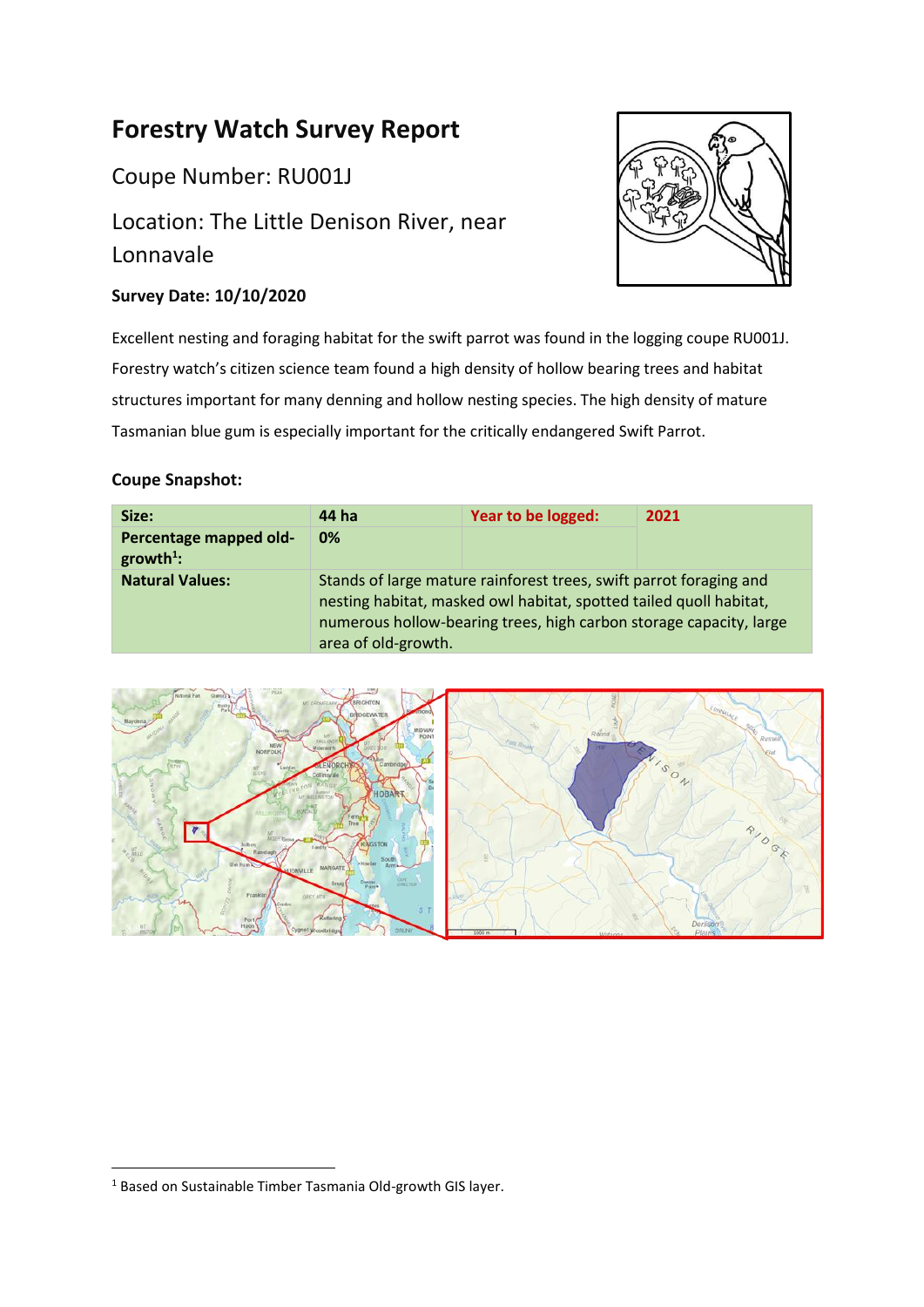# <span id="page-1-0"></span>**EXECUTIVE SUMMARY**

Forestry Watch conducted a survey of coupe RU001J on the 10th September 2020. This coupe was selected by the team due to its diversity of forest types including *Eucalyptus globulus* forest, dry Eucalyptus forest and potential to contain unmapped old growth forest.

The coupe is mapped as three vegetation types on LISTmap; *Eucalyptus obliqua* dry forest, *Eucalyptus obliqua* wet forest and *Eucalyptus globulus* wet forest. Surveys on the west of the coupe found a high density of *E. Globulus* outside of the mapped *E. Globulus* forest area, so we advise that this mapping be revised.

Surveys in forest on the East side of the coupe found no evidence of anthropogenic disturbance, so we advise that this be revised to old growth statis.

The primary findings of the survey include:

- Stands of large mature *Eucalyptus regnans* and *Eucalyptus globulus*
- Stands of high quality Swift Parrot nesting and foraging habitat
- High quality masked owl habitat
- Large section of growth forests, with high carbon storage potential
- Density of Large Habitat Trees:

| <b>Density of High Quality</b> | <b>Density of Medium Habitat</b> | <b>Density of fallen logs</b> |
|--------------------------------|----------------------------------|-------------------------------|
| <b>Habitat Trees</b>           | <b>Trees</b>                     | >15cm height                  |
| >150cm diameter or             | 150cm>100cm diameter             |                               |
| containing hollows             |                                  |                               |
| 80 per ha                      | 3 per ha                         | 37 per ha                     |

The surveyed forest is of high mature availability class. The survey indicates the forest within this coupe contains a high density of hollow bearing trees critical for hollow nesting trees such as swift parrots and masked owls. It contains quality swift parrot foraging habitat. It contains three forest types with structural heterogeneity, and a high density of fallen logs providing quality denning habitat for spotted tailed-quolls and Tasmanian Devils.

*© Forestry Watch 2020.*

*Location maps throughout this report are representative only; for precise GPS coordinates, see the appendices. All satellite imagery used throughout is sourced from* The Land Information System Tasmania (LIST).

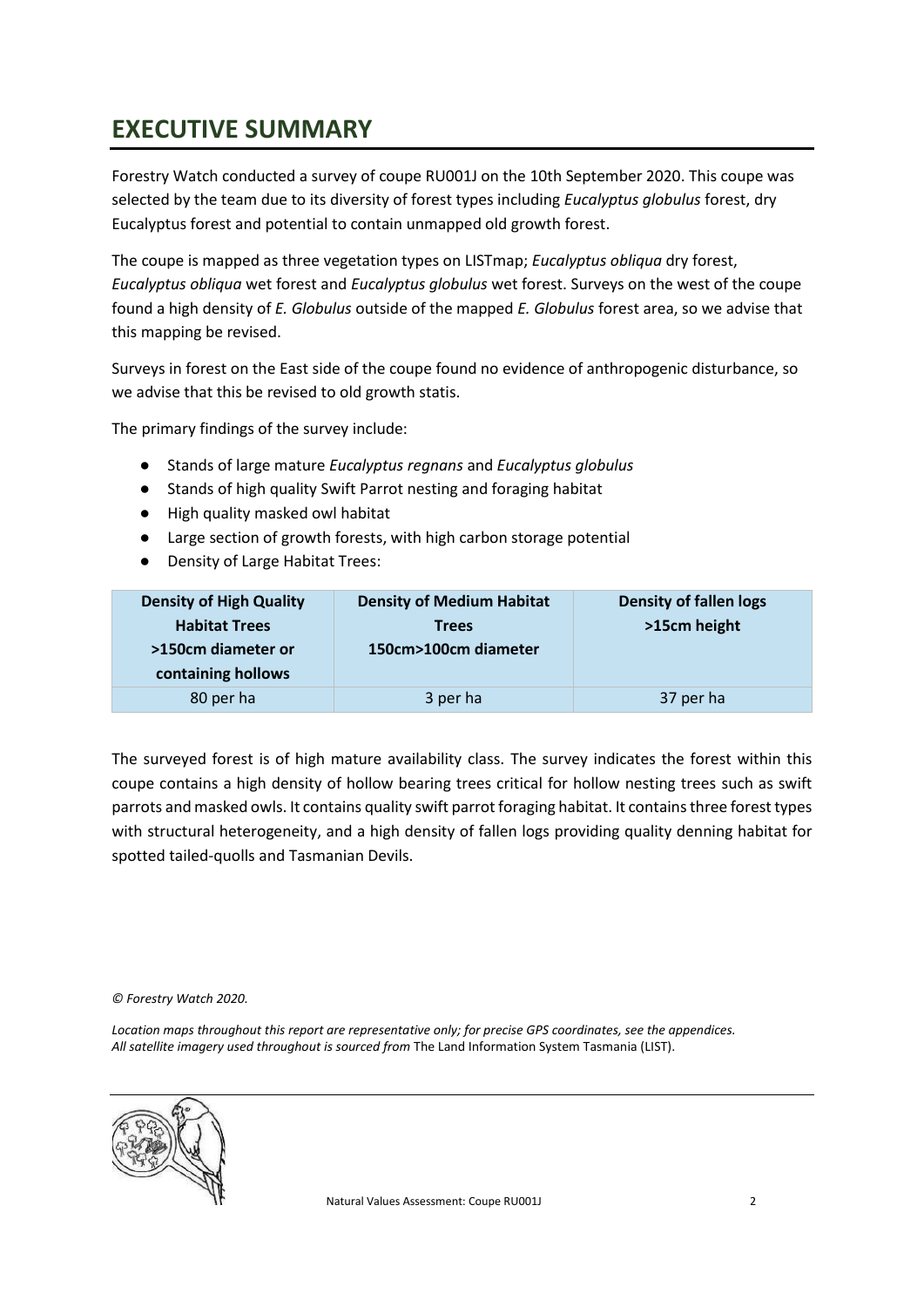# **TABLE OF CONTENTS**

| $\mathbf{1}$   |       |  |  |  |
|----------------|-------|--|--|--|
|                | 1.1   |  |  |  |
|                | 1.2   |  |  |  |
| $\overline{2}$ |       |  |  |  |
|                | 1.1   |  |  |  |
| 3              |       |  |  |  |
|                | 1.1.1 |  |  |  |
|                | 1.1.2 |  |  |  |
|                | 1.1.3 |  |  |  |
|                | 1.1.4 |  |  |  |
|                | 1.1.5 |  |  |  |
|                |       |  |  |  |
|                |       |  |  |  |
|                |       |  |  |  |
|                |       |  |  |  |
|                |       |  |  |  |
|                |       |  |  |  |
|                | 1.2   |  |  |  |
| 4              |       |  |  |  |
|                | 1.3   |  |  |  |
|                | 1.3.1 |  |  |  |
|                | 1.3.2 |  |  |  |

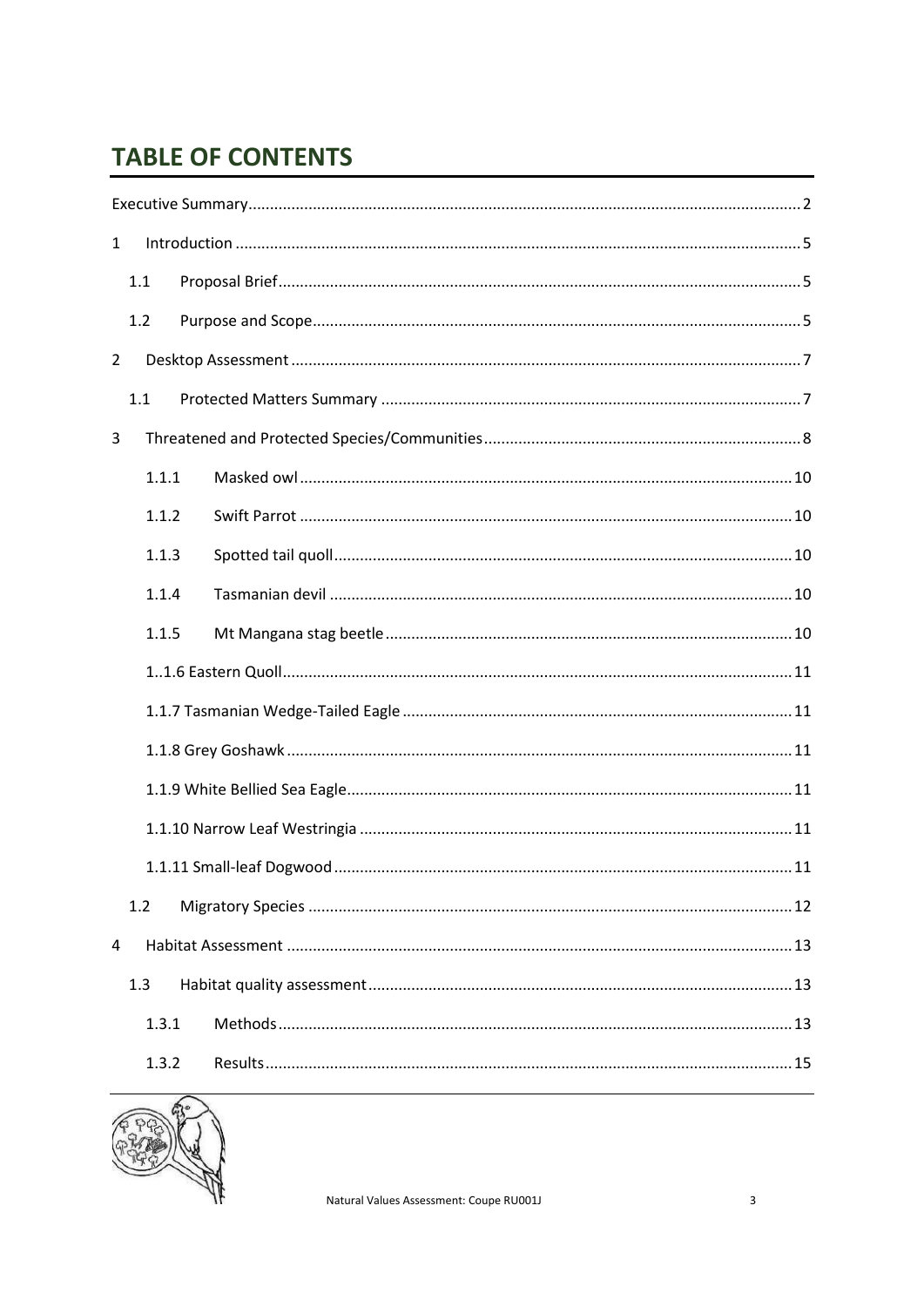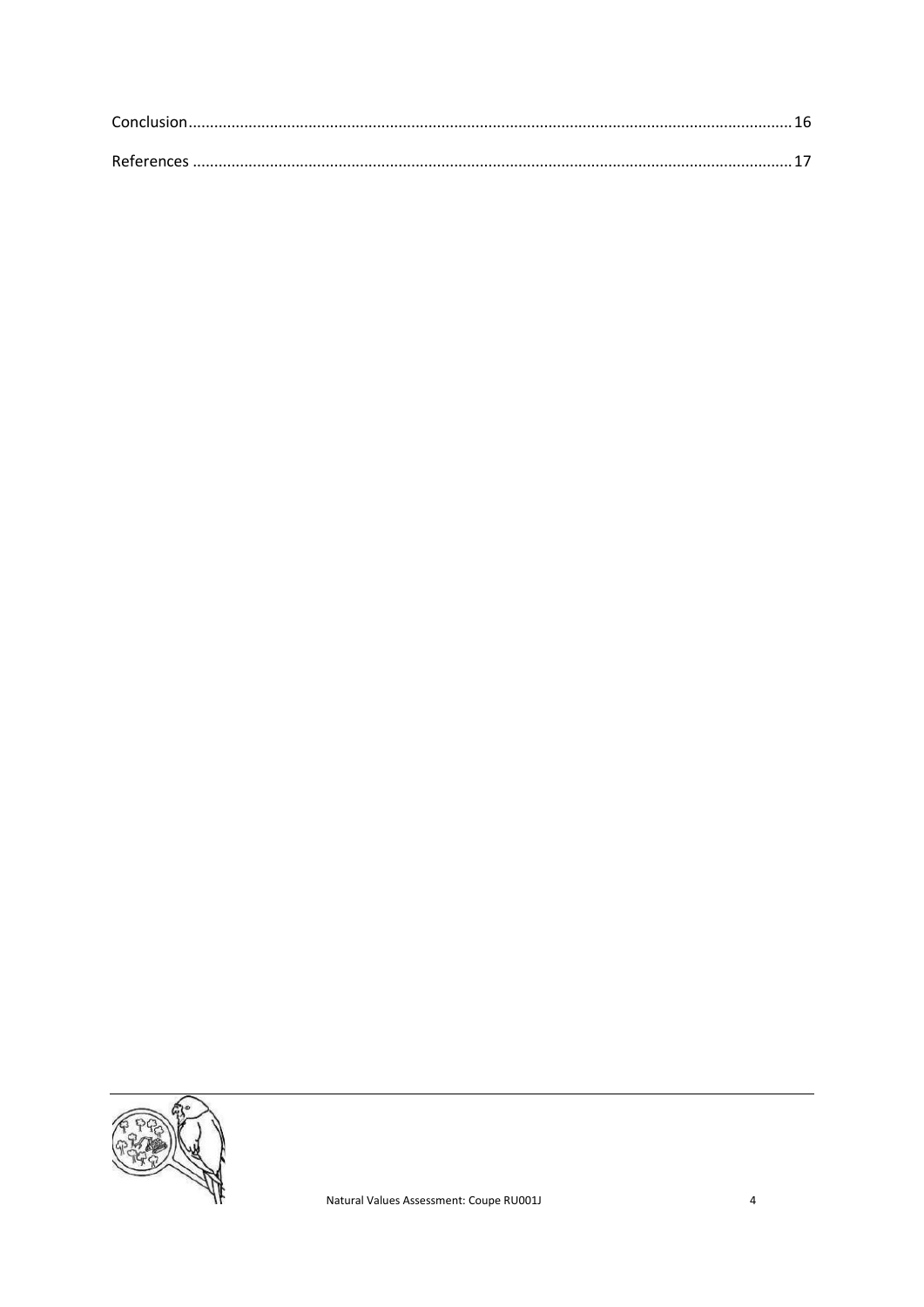# <span id="page-4-0"></span>**1 INTRODUCTION**

### <span id="page-4-1"></span>**1.1 PROPOSAL BRIEF**

Forestry Watch conducted a natural values assessment at Sustainable Timber Tasmania coupe RU001J on the 10/10/2020 [\(Figure 1\)](#page-4-3). This assessment was conducted to quantify and record the natural values within RU001J.



#### **Figure 1 Location of coupe RU001J, southern Tasmania**

<span id="page-4-3"></span>The survey works have been prepared based on the requirements for the assessment of potential impacts as outlined in the *Guidelines for Natural Values Surveys – Terrestrial Development Proposals*, produced by the Natural and Cultural Heritage Division (NCH) within the Department of Primary Industries, Parks, Water and Environment (DPIPWE). Additionally, technical procedures recommended for Forest Practices Officers by the Forest Practices Authority (FPA) have been followed to assess habitat quality.

### <span id="page-4-2"></span>**1.2 PURPOSE AND SCOPE**

The purpose of this report is to assess the terrestrial environment within the footprint of coupe RU001J to report any potential environmental impacts that proposed harvest works may impose. Specifically, the project includes the following:

- Identify natural values within the harvest footprint and surrounding impacted area;
- Identify any sensitive receptors and ecological communities; and

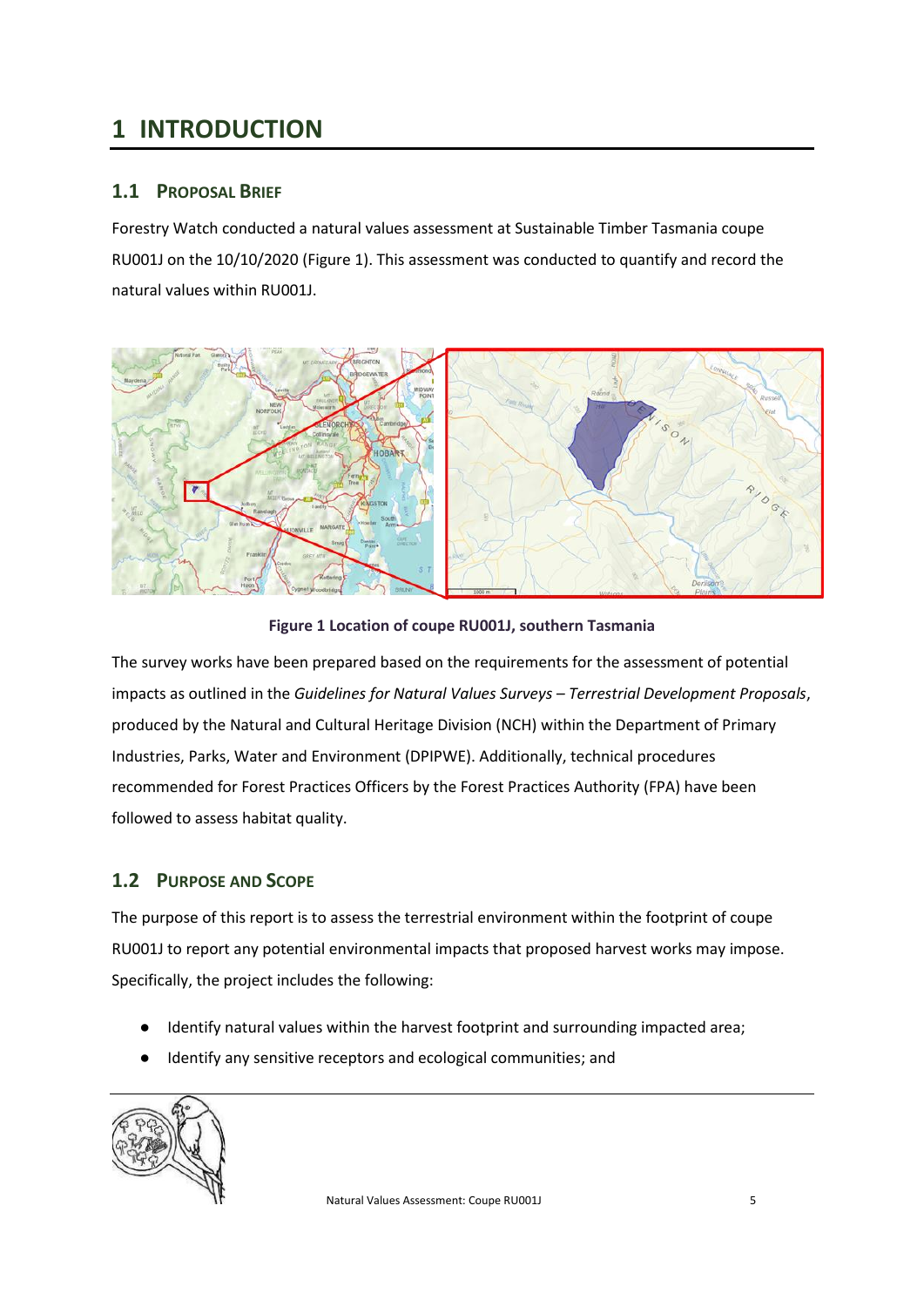● Characterise potential environmental impacts of proposed activities within the harvest footprint and surrounding impacted zone.

Our proposed scope of works includes:

- Desktop research to identify likely sensitive receptors, including:
	- o Natural Values Atlas (NVA) report
	- o Protected Matters Search Tool (PMST) report
- Habitat assessment
	- $\circ$  Mature habitat availability assessment according to FPA guidelines<sup>2</sup>
	- $\circ$  Swift parrot foraging habitat assessment according to FPA guidelines<sup>3</sup>
- Reporting, including details of desktop research, field survey methods and results, and discussion around potential environmental impacts of the proposed activity.

The scope of this report extends to a detailed summarisation of available information regarding natural values and ecology of the area. Please note that the scope does not extend to aquatic ecology.

https://www.fpa.tas.gov.au/ data/assets/pdf file/0016/113560/Fauna\_Tech\_Note\_03\_Swift\_parrot\_breedi ng\_habitat.pdf



<sup>&</sup>lt;sup>2</sup> Forest Practices Authority, 2016, Fauna Technical Note 2; Assessing Mature Habitat Availability,

https://www.fpa.tas.gov.au/ data/assets/pdf file/0016/113560/Fauna Tech Note 03 Swift parrot breedi ng\_habitat.pdf

<sup>&</sup>lt;sup>3</sup> Forest Practices Authority, 2014, Identifying Swift Parrot Breeding Habitat,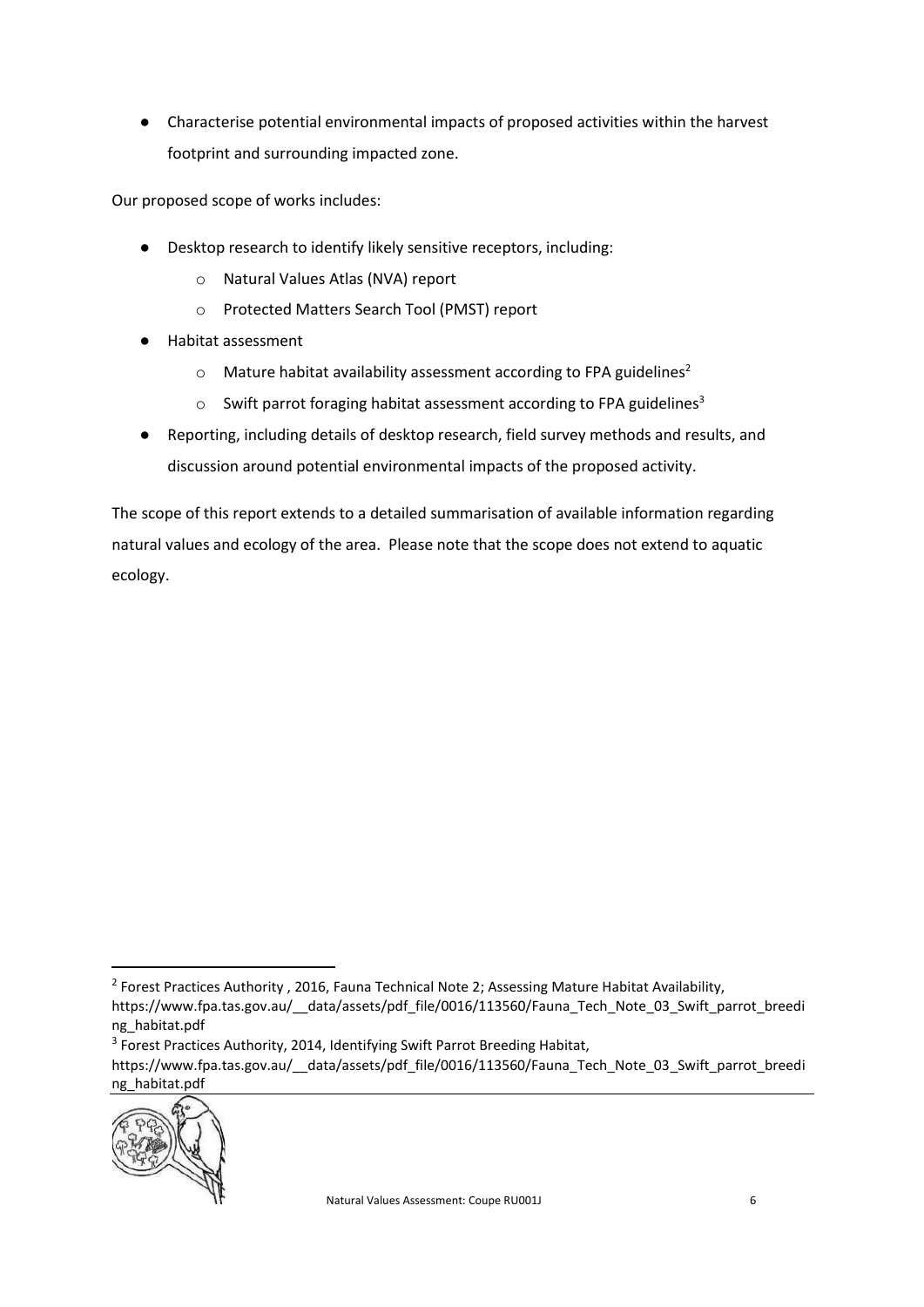# <span id="page-6-0"></span>**2 DESKTOP ASSESSMENT**

### <span id="page-6-1"></span>**1.1 PROTECTED MATTERS SUMMARY**

The *Environment Protection and Biodiversity Conservation (EPBC) Act 1999* Protected Matters Search Tool (PMST) is a tool managed by the Department of the Environment to help determine whether Matters of National Environmental Significance (MNES) or other matters protected by the *EPBC Act*  are likely to occur in a given area of interest (Table 1). The PMST was used to identify protected matters relating to the survey coupe, with a buffer of 5000 m. Threatened and protected species, migratory species and invasive species are discussed in further detail in Section 3 below. Full reports are available upon request from Forestry Watch (DPIPWE, 2020).

|                                                | <b>Item</b>                           | <b>No. Identified</b>    | <b>Description</b>                          |
|------------------------------------------------|---------------------------------------|--------------------------|---------------------------------------------|
|                                                |                                       | by PMST                  |                                             |
|                                                | <b>World Heritage Properties</b>      |                          |                                             |
|                                                | <b>National Heritage Places</b>       |                          |                                             |
|                                                | Wetlands of International             |                          |                                             |
|                                                | Importance                            |                          |                                             |
|                                                | <b>Great Barrier Reef Marine Park</b> | $\overline{\phantom{0}}$ |                                             |
| Matters of National Environmental Significance | <b>Commonwealth Marine Area</b>       |                          |                                             |
|                                                | <b>Listed Threatened Ecological</b>   | $\mathbf{1}$             | <b>Tasmanian Forests and Woodlands</b>      |
|                                                | Communities                           |                          | dominated by black gum or Brookers gum      |
|                                                |                                       |                          | likely to occur within area                 |
|                                                | <b>Listed Threatened Species</b>      | 17                       | Includes Tasmanian Wedge-tailed eagle,      |
|                                                |                                       |                          | Curlew Sandpiper, Tasmanian Azure           |
|                                                |                                       |                          | Kingfisher, White-throated Needletail,      |
|                                                |                                       |                          | Swift Parrot, Easten Curlew, Goulds Petrel, |
|                                                |                                       |                          | Masked Owl (Tasmanian), Australian          |
|                                                |                                       |                          | Grayling, Spotted-Tail Quoll, Eastern       |
|                                                |                                       |                          | Quoll, Eastern Barred Bandicoot,            |
|                                                |                                       |                          | Tasmanian Devil, Naiver WIntercress,        |
|                                                |                                       |                          | Curtis' Colobanth, Tapered Leek-Orchid,     |
|                                                |                                       |                          | Swamp Everlasting terrestrial species       |
|                                                | <b>Listed Migratory Species</b>       | 9                        | Includes Fork-tailed Swift, White Throated  |
|                                                |                                       |                          | Needletail, Satin Flycatcher, Common        |
|                                                |                                       |                          | Sandpiper, Curlew Sandpiper, Sharp-Tailed   |
|                                                |                                       |                          | Sandpiper, Pectoral Sandpiper, Latham's     |
|                                                |                                       |                          | Snipe, Eastern Curlew terrestrial species   |
|                                                | Commonwealth Land                     |                          |                                             |
|                                                | Commonwealth Heritage                 |                          |                                             |
| Matters<br>EPBCA<br>Other                      | Places                                |                          |                                             |
| Protected by                                   | <b>Listed Marine Species</b>          |                          |                                             |
|                                                | Whales and Other Cetaceans            |                          |                                             |

### **Table 1 Summary of findings of the** *EPBC Act* **PMST.**

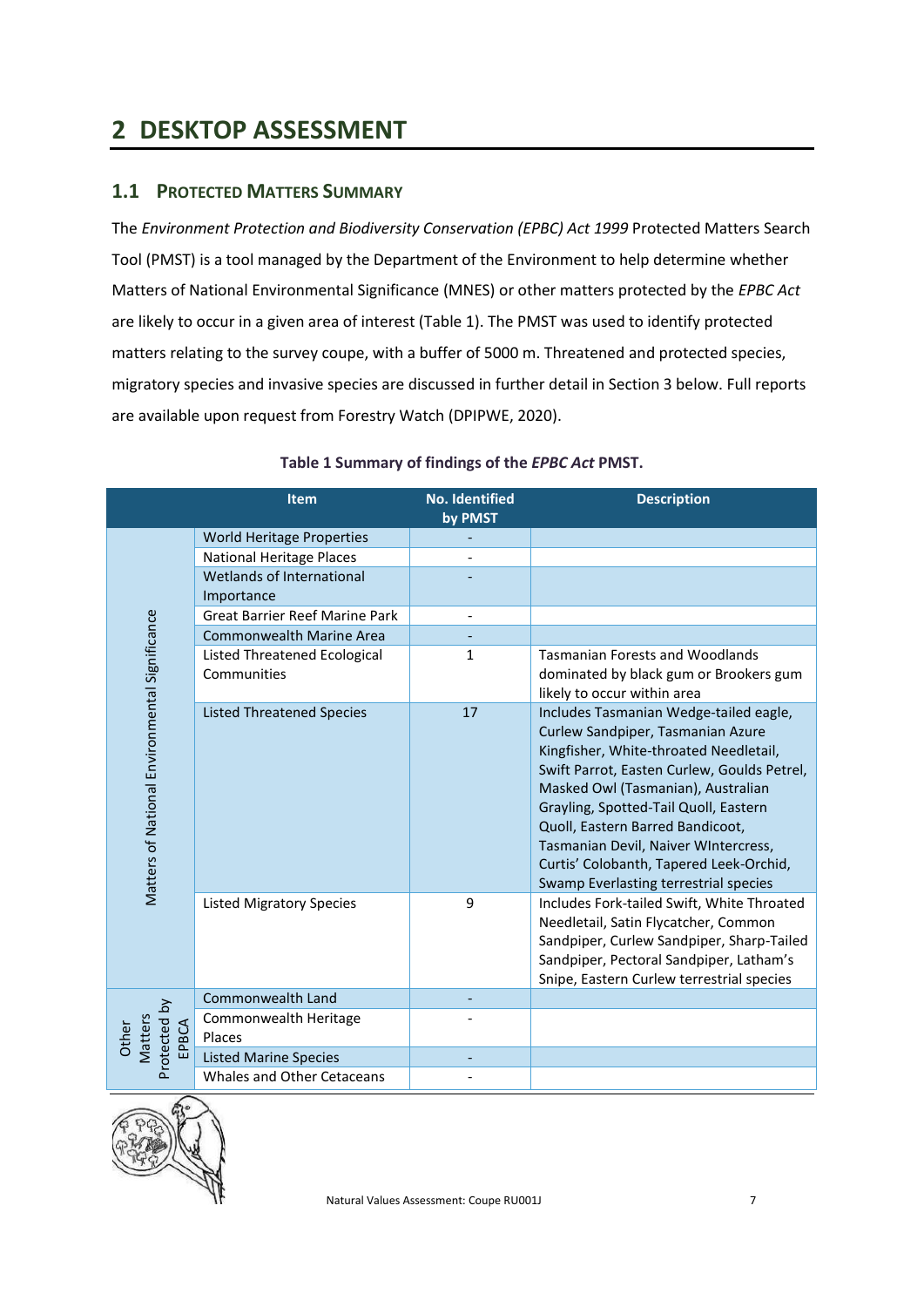|                   | <b>Critical Habitats</b>                    |    |                                                                                                                                                                                                                                                                                                                |
|-------------------|---------------------------------------------|----|----------------------------------------------------------------------------------------------------------------------------------------------------------------------------------------------------------------------------------------------------------------------------------------------------------------|
|                   | <b>Commonwealth Reserves</b><br>Terrestrial |    |                                                                                                                                                                                                                                                                                                                |
|                   | <b>Commonwealth Reserves</b><br>Marine      |    |                                                                                                                                                                                                                                                                                                                |
|                   | <b>State and Territory Reserves</b>         |    |                                                                                                                                                                                                                                                                                                                |
|                   | <b>Regional Forest Agreements</b>           | 1  | <b>Tasmanian RFA</b>                                                                                                                                                                                                                                                                                           |
| Extra Information | <b>Invasive Species</b>                     | 21 | Includes Skylark, Mallard, European<br>Goldfinch, European Greenfinch, Domestic<br>Pigeon, House Sparrow, Common Starling,<br>Common Blackbird, Domestic Dog, Cat,<br>Brown Hare, Rabbit, Black Rat, Red Fox,<br>Boneseed, English Broom, Common<br>Broom, Blackberry, Willow sp, Gorse<br>terrestrial species |
|                   | <b>Nationally Important Wetlands</b>        |    |                                                                                                                                                                                                                                                                                                                |
|                   | <b>Key Ecological Features</b>              |    |                                                                                                                                                                                                                                                                                                                |

# <span id="page-7-0"></span>**3 THREATENED AND PROTECTED SPECIES/COMMUNITIES**

There are several terrestrial species listed as threatened that may occur in the vicinity of coupe RU001J. Threatened species are protected under the *Threatened Species Protection* (*TSP*) *Act 1995* (Tasmanian state legislation)<sup>4</sup> and/or the *EPBC Act* (Australian Government legislation)<sup>5</sup>. The logging industry is exempt from the assessment and approval provisions of the EPBC Act, as forestry operations are regulated by the Regional Forestry Agreements (RFAs).

Under an RFA, priority threatened species and ecological communities should be protected by reserve systems and management systems. Threatened species that could potentially occur within the vicinity of the study area are discussed in greater detail in this section.

In a search of the EPBC PMST (DoEE 2020) and Natural Values Atlas (DPIPWE 2020) 2 plant and 12 animal threatened species were identified as possibly occurring in the area or known to occur in the area (Table 2). Verified records of 11 threatened species within a 5000 m radius of the study area were found (NVA, 2020) (Table 2).

<sup>4</sup> Under the *TSP Act*, no listed species can be collected, disturbed, damaged or destroyed without a permit. <sup>5</sup> Under the *EPBC Act*, any action with significant impact on a listed threatened species and/or community is prohibited without approval (Section 18 and 18A).

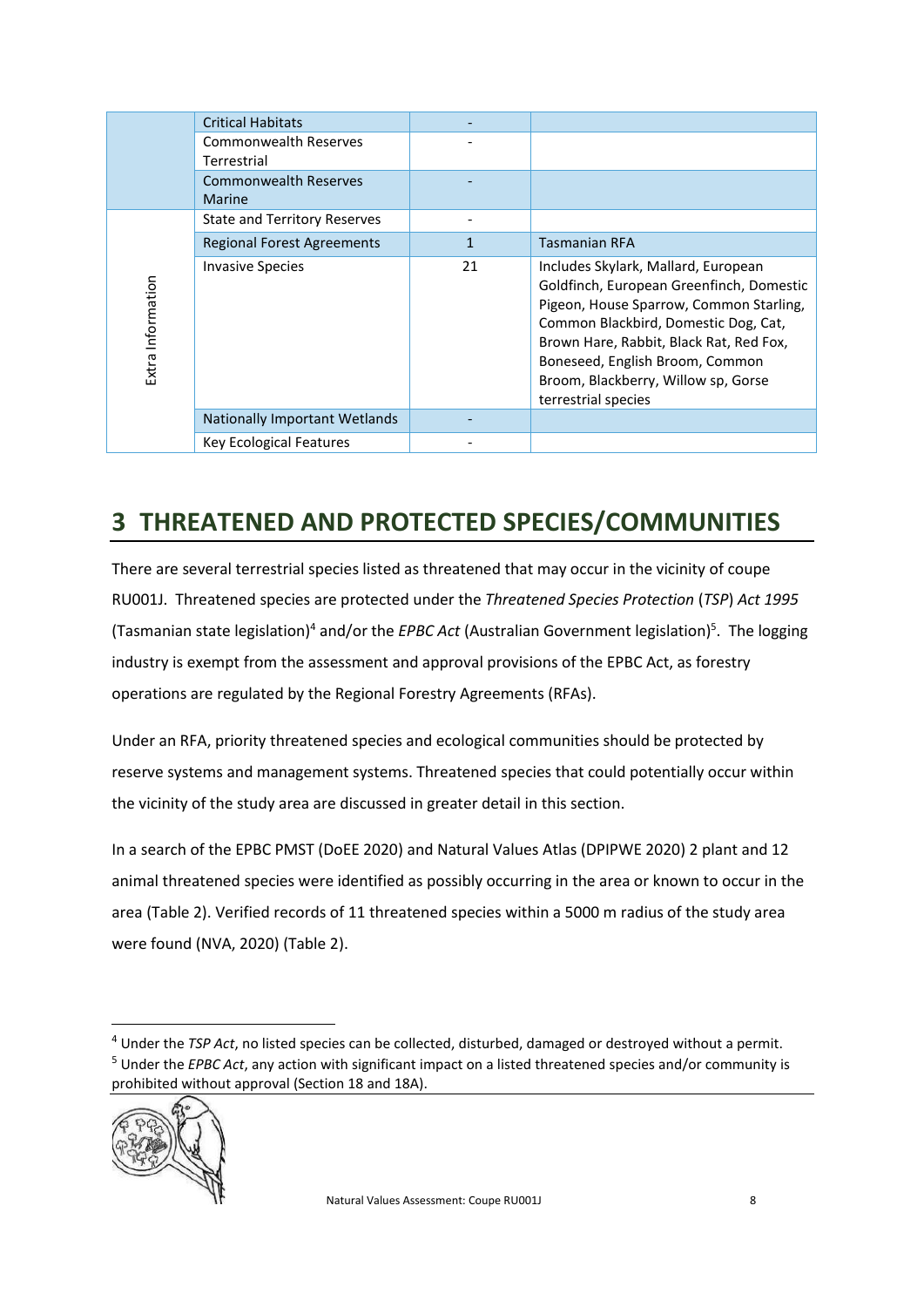### **Table 2 Summary of threatened terrestrial, freshwater and avian species identified in a search of the Natural Values Atlas and the EPBC PMST.**

| <b>Species</b>                                              | <b>Listing</b>           |                | <b>NVA findings</b>                                           | <b>EPBC PMST</b>                                             |
|-------------------------------------------------------------|--------------------------|----------------|---------------------------------------------------------------|--------------------------------------------------------------|
|                                                             | <b>EPBC Act</b>          | <b>TSP Act</b> |                                                               | findings                                                     |
| Small-leaf dogwood<br>(Pomaderis<br>elachopylla)            |                          | Vulnerable     | 8 observations within<br>5000m (based on<br>range boundaries) |                                                              |
| Narrow leaf<br>westringia<br>(Westringia<br>angustifolia)   |                          | Rare           | 2 observations within<br>5000m                                |                                                              |
| Swift parrot<br>(Lathamus discolor)                         | Critically<br>Endangered | Endangered     | Verified record<br>within 500m                                | Breeding likely to<br>occur within area                      |
| Masked owl<br>(Tyto<br>novaehollandiae<br>castanops)        | Vulnerable               | Endangered     | Verified record<br>within 500m                                | Species or species<br>habitat known to<br>occur within area  |
| Eastern quoll<br>(Dasyurus<br>viverrinus)                   | Endangered               | Endangered     | Verified record<br>within 500m                                | Species or species<br>habitat known to<br>occur within area  |
| Mt Mangana stag<br>beetle<br>(Lissotes menalcas)            |                          | Vulnerable     | Verified record<br>within 500m                                |                                                              |
| Tasmanian wedge-<br>tailed eagle<br>(Aquila audax fleayi)   | Endangered               | Endangered     | Verified record<br>within 5000m                               | Breeding likely to<br>occur within area                      |
| Grey goshawk<br>(Accipiter<br>novaehollandiae)              |                          | Endangered     | Verified record<br>within 5000m                               |                                                              |
| Tasmanian devil<br>(Sarcophilus harrisii)                   | Endangered               | Endangered     | Verified record<br>within 5000m                               | Species or species<br>habitat likely to<br>occur within area |
| White-bellied sea<br>eagle<br>(Haliaeetus<br>leucogaster)   |                          | Vulnerable     | Verified record<br>within 5000m                               |                                                              |
| White-throated<br>needle tail<br>(Hirundapus<br>caudacutus) | Vulnerable               |                | Verified record<br>within 5000m                               | Species or species<br>habitat may occur<br>within area       |
| Spotted tail quoll<br>(Dasyurus<br>maculatus)               | Vulnerable               | Vulnerable     | Present within 500m<br>based on range<br>boundaries           | Species or species<br>habitat likely to<br>occur within area |

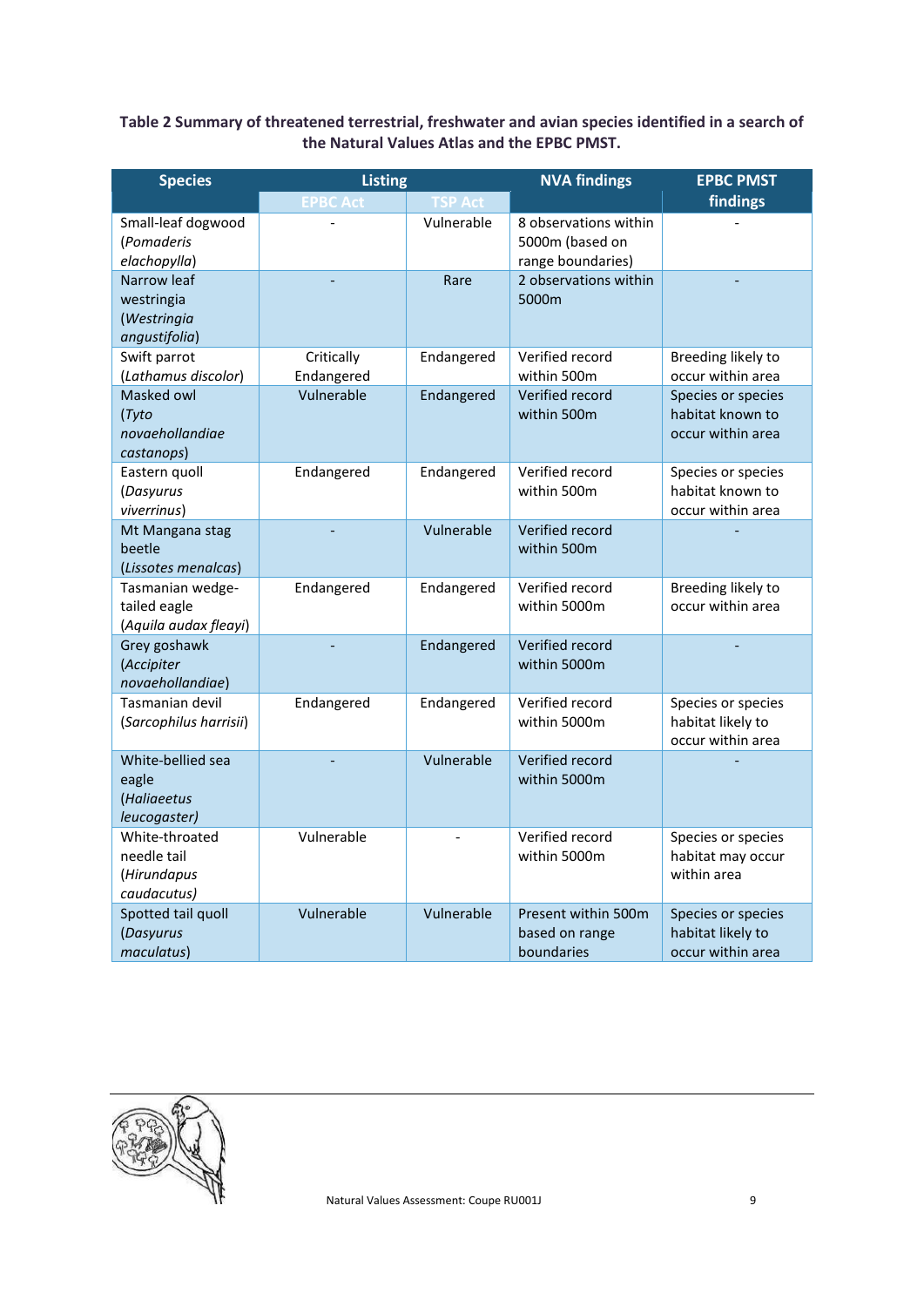#### <span id="page-9-0"></span>1.1.1 Masked owl

The Tasmanian Masked owl is estimated to have only 500 breeding pairs remaining. Masked owls require large hollows only found in mature forests. The main threat to the masked owl is the clearing of nesting and foraging habitat. High quality masked owl habitat is considered to have more than eight trees over 150cm dbh per hectare.

#### <span id="page-9-1"></span>1.1.2 Swift Parrot

The swift parrot is a fast-flying, nectarivorous parrot which occurs in eucalypt forest in south eastern Australia (Commonwealth of Australia, 2019). The swift parrot migrates to breed in Tasmania during summer, then travels to mainland Australia in winter. The major threats to the survival of the Swift Parrot are the ongoing loss of breeding and foraging habitat in Tasmania through forestry operations and land clearing, and predation by Sugar Gliders of nestlings and sitting females (Commonwealth of Australia, 2019).

In June 2019, forests and woodlands dominated by Black Gum (Eucalyptus ovata) - an important habitat for Swift Parrots - was EPBC-listed as a Critically Endangered ecological community.

#### <span id="page-9-2"></span>1.1.3 Spotted tail quoll

The spotted tailed quoll requires large tracts of forest with potential den sites. Den sights and hollows required by prey are removed by intensive forestry practices, especially when logging is followed by burning, rendering the area unsuitable habitat.

#### <span id="page-9-3"></span>1.1.4 Tasmanian devil

The Tasmanian Devil have large ranges which span over several square kilometres. Old-growth forests provide important habitat for denning, which includes hollow logs and dense vegetation. Logging native forests can destroy dens or potential denning habitat.

#### <span id="page-9-4"></span>1.1.5 Mt Mangana stag beetle

The Mount Mangana stag beetle is endemic to the wet forests of southern Tasmania. It lives in logs rotting on the forest floor. The greatest threat to the beetle is the removal of these logs by forest clearing and burning.

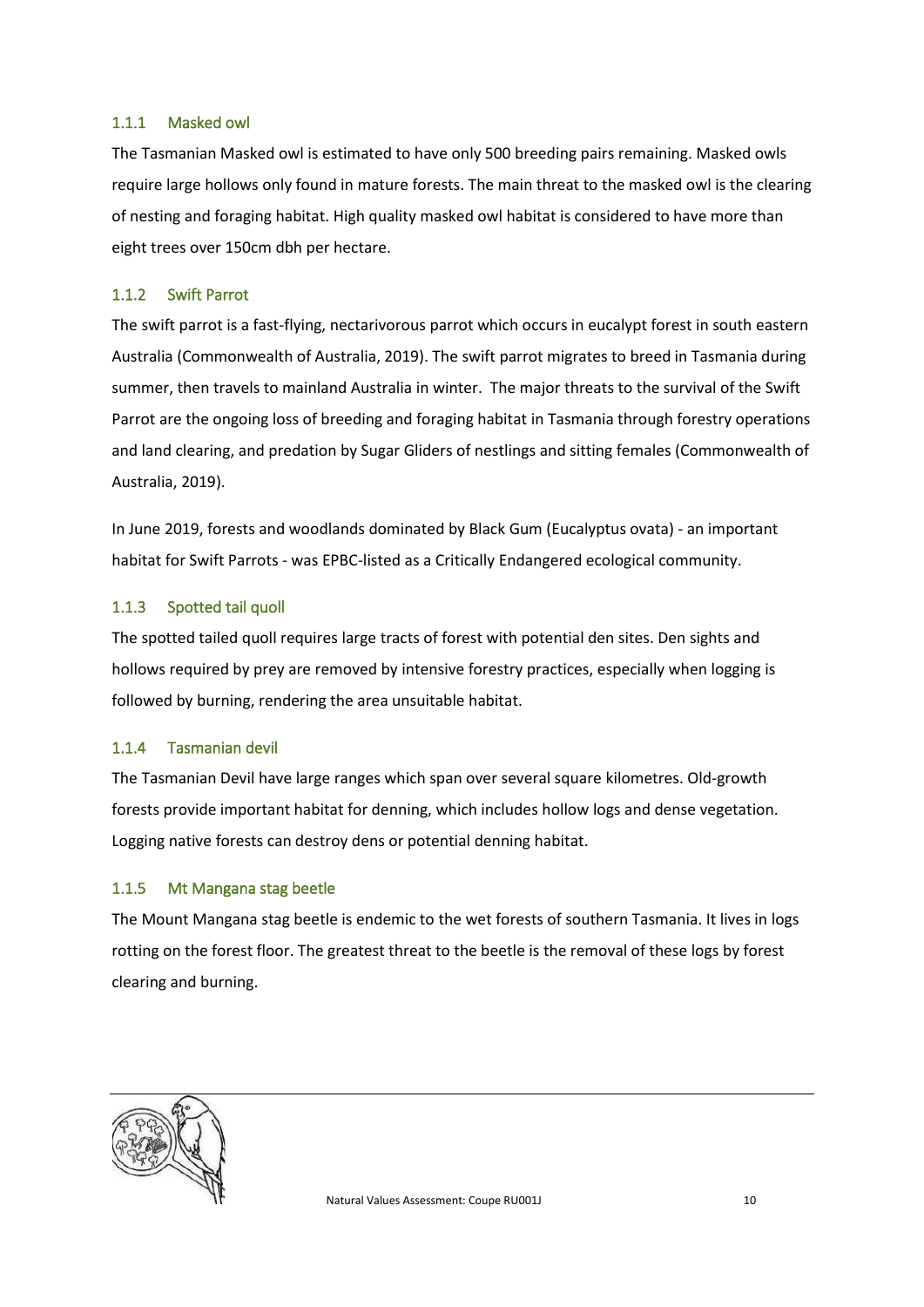#### <span id="page-10-0"></span>1..1.6 Eastern Quoll

Eastern quolls are solitary carnivores and scavengers which nest in dens under rocks, in burrows or in hollow logs. They are associated with forest grassland mosaics and the main threats are predation by feral cats, disease, climate change, non-target poisoning and road mortality.

#### <span id="page-10-1"></span>1.1.7 Tasmanian Wedge-Tailed Eagle

The Tasmanian wedge-tailed eagle is an extremely large bird with a population estimated as less than 1000 birds. They require mature forests as nesting habitat, and are sensitive to disturbance while nesting. Primary threats include loss of nesting habitat, nest disturbance, collisions, electrocution and persecution.

#### <span id="page-10-2"></span>1.1.8 Grey Goshawk

Grey goshawks are large pure white raptors that require mature forests as nesting habitat. Their population is currently estimated at less than 110 breeding pairs in Tasmania. The primary threat is loss of nesting habitat, and other threats include collisions and poison.

#### <span id="page-10-3"></span>1.1.9 White Bellied Sea Eagle

The white bellied sea eagle is a distinctive large eagle found inland as well as on the coast. Similar to the wedge-tailed eagle, the white bellied sea eagle requires mature forest to nest in, and is sensitive to disturbance.

#### <span id="page-10-4"></span>1.1.10 Narrow Leaf Westringia

*Westringia angustifolia* is an endemic Tasmanian shrub found in dry shrubby forest from 300 to 900m. Its range appears to have decreased in recent years.

#### <span id="page-10-5"></span>1.1.11 Small-leaf Dogwood

*Pomaderis elachophylla* occurs in isolated patches of wet shrubby woodlands across Tasmania. The species currently has no known reserved population.

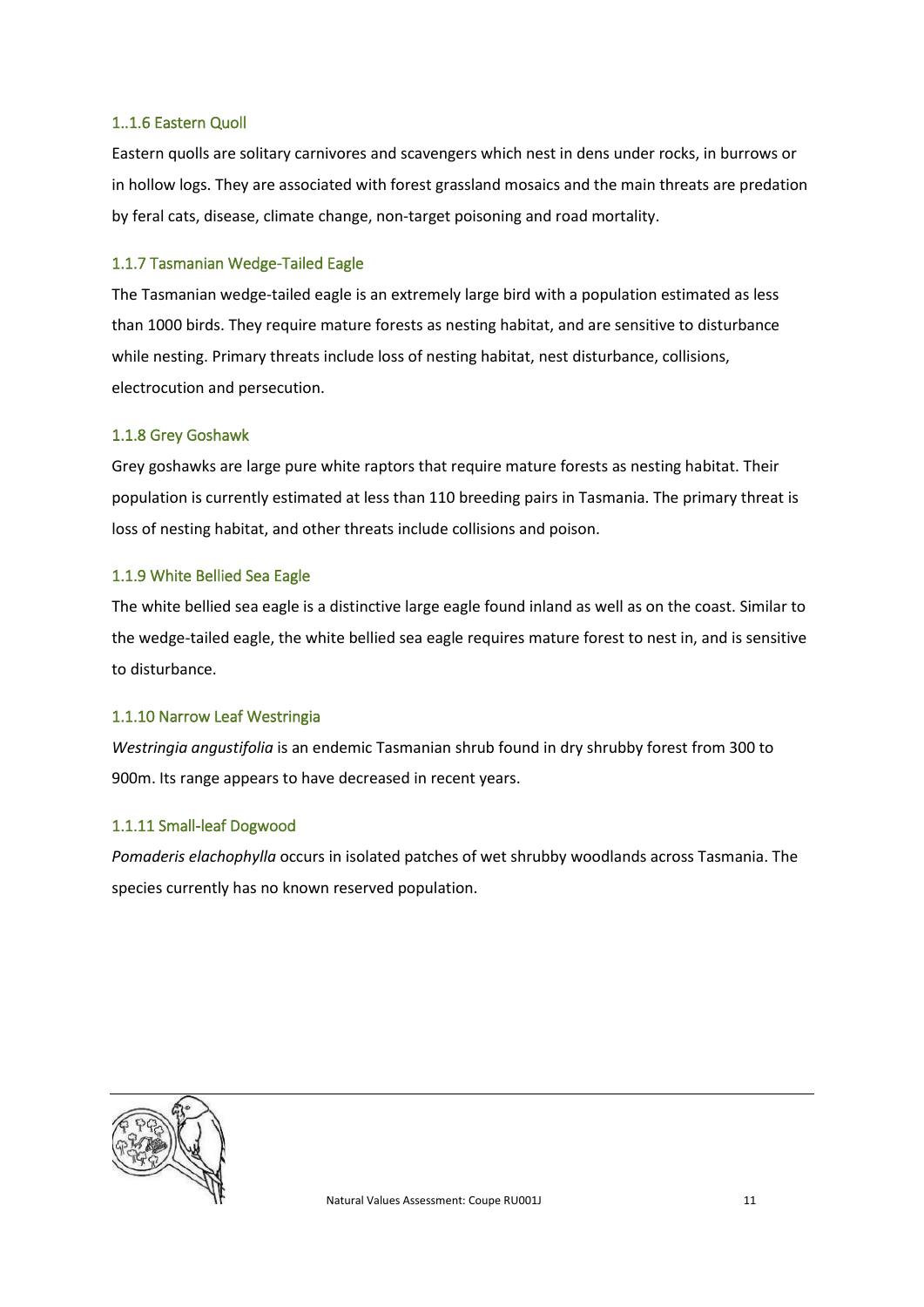## <span id="page-11-0"></span>**1.2 MIGRATORY SPECIES**

Migratory species are those animals that migrate to Australia and its external territories or pass through or over Australian waters during their annual migrations (DoAWE, 2020).

Listed migratory species<sup>6</sup> protected under international agreements are those listed in the:

- Convention on the Conservation of Migratory Species of Wild Animals (Bonn Convention)
- China-Australia Migratory Bird Agreement (CAMBA)
- Japan-Australia Migratory Bird Agreement (JAMBA)
- Republic of Korea-Australia Migratory Bird Agreement (ROKAMBA)

Several species of migratory species were identified in the PMST, including the swift parrot, Eastern curlew and white-throated needletail. Refer to Section 1.3.2 for information pertaining to migratory birds.

Swift parrot breeding habitat will be reduced by the proposed development. The proposed development will not introduce any barriers to migration and is not expected to impact the remaining species.

<sup>6</sup> An EPBC-listed migratory species list can be found at http://www.environment.gov.au/cgibin/sprat/public/publicshowmigratory.pl

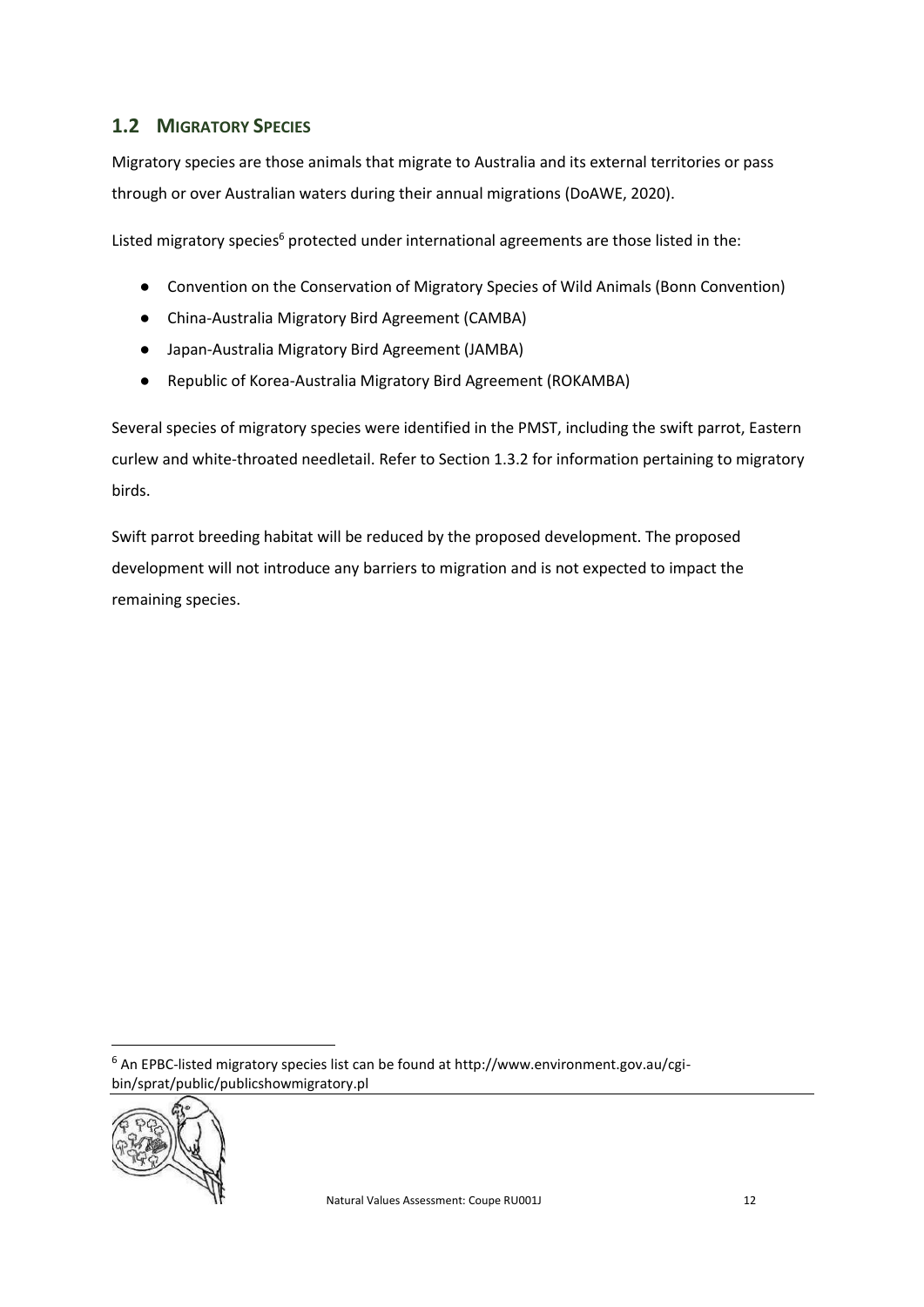# <span id="page-12-0"></span>**4 HABITAT ASSESSMENT**

### <span id="page-12-1"></span>**1.3 HABITAT QUALITY ASSESSMENT**

#### <span id="page-12-2"></span>1.3.1 Methods

Prior to a field survey, vegetation type was identified using a desktop-based assessment with TASVEG 3.0. Forestry Watch ground truthed this habitat type during a site visit on 10/10/2020.

Habitat quality of the area was surveyed on 10/10/2020. To assess habitat quality, field teams recorded the number of trees, species, width, senescence and fallen logs more than 15cm in diameter along six 50 m transects [\(Figure 2\)](#page-13-0). Transects were within the harvest area and were randomly selected. Habitat within 5 m of the transect line was recorded.

The amount of mapped swift parrot foraging habitat (Globmap) within 10km of the site was also calculated [\(Figure 3\)](#page-14-1).

In wet forest, 150cm dbh is considered a proxy for hollow bearing trees. In dry forest, this is reduced to 100cm (fpa technical note). Medium quality habitat trees are 100-150cm dbh in wet forest and 70-100cm in dry forest. Trees displaying signs of hollows (such as senescence, see:) or above the proxy dbh are considered high quality habitat trees. Swift parrot foraging habitat was also assessed within the coupe by assessing the proportion of Eucalyptus trees over 40cm dbh that were *E. globulus.*

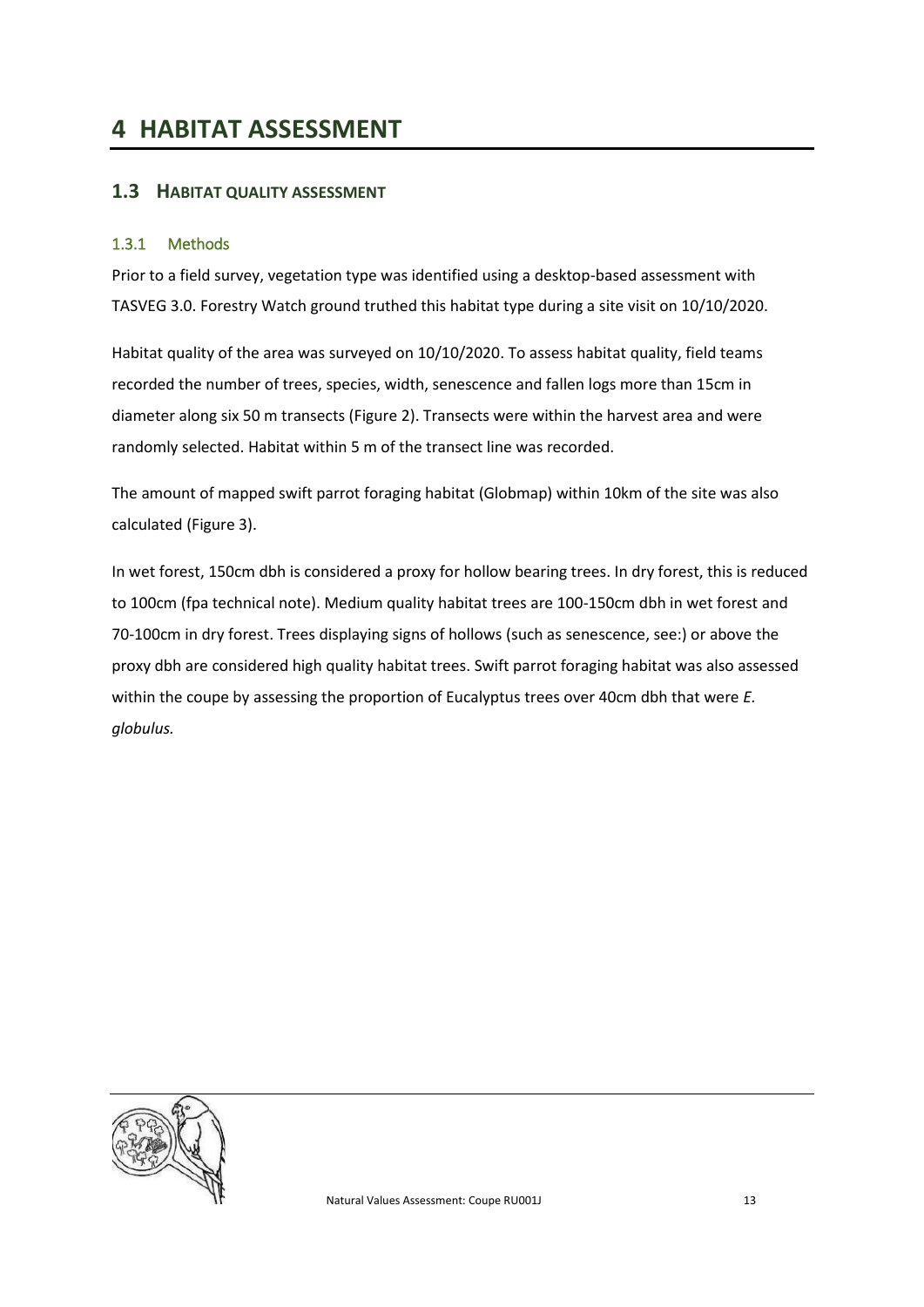

<span id="page-13-0"></span>**Figure 2 Habitat assessment transects and mapped vegetation types in STT coupe RU001J.**

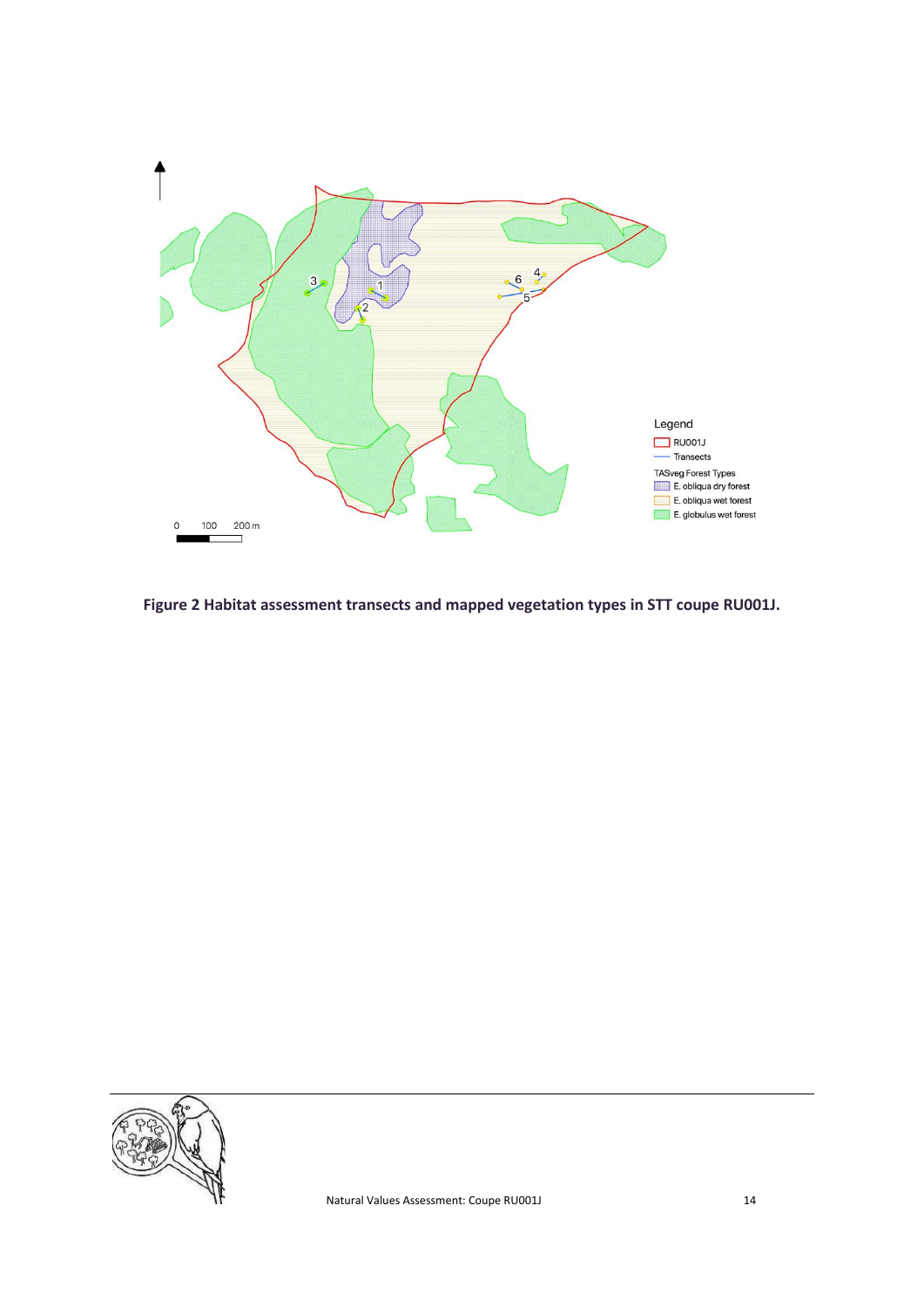

**Figure 3 Coupe RU001J showing 424.3 ha of Swift Parrot foraging habitat within 10ks**

### <span id="page-14-1"></span><span id="page-14-0"></span>1.3.2 Results

Coupe RU001J is listed as *E. Obliqua* dry forest, *E. obliqua* wet forest and *E. globulus* wet forest by TASVEG 3.0 [\(Figure 2\)](#page-13-0). Upon a site inspection, presence of *E. obliqua* wet forest in the Eastern side of the coupe (transects 4-6) was confirmed. In the western side of the coupe (transects 1-3), a high density of *E. globulus* (49%) was found outside of the mapped *E. globulus* wet forest. This is classed as medium quality swift parrot habitat. However, given the high mean dbh of 120cm for recorded *E. globulus* trees, we suggest that this is high quality foraging habitat (technical note).

A density of 80 high quality habitat trees per hectare was found within the harvest area, signifying a high density of hollow bearing trees forming excellent habitat for swift parrots and masked owls [\(Table 1\)](#page-15-1). This is classified as 'High Mature Habitat Availability Class' by the FPA<sup>7</sup>. Within 10ks of the

<sup>&</sup>lt;sup>7</sup> Forest Practices Authority, 2016, Fauna Technical Note 2; Assessing Mature Habitat Availability, https://www.fpa.tas.gov.au/ data/assets/pdf file/0016/113560/Fauna\_Tech\_Note\_03\_Swift\_parrot\_breedi ng\_habitat.pdf

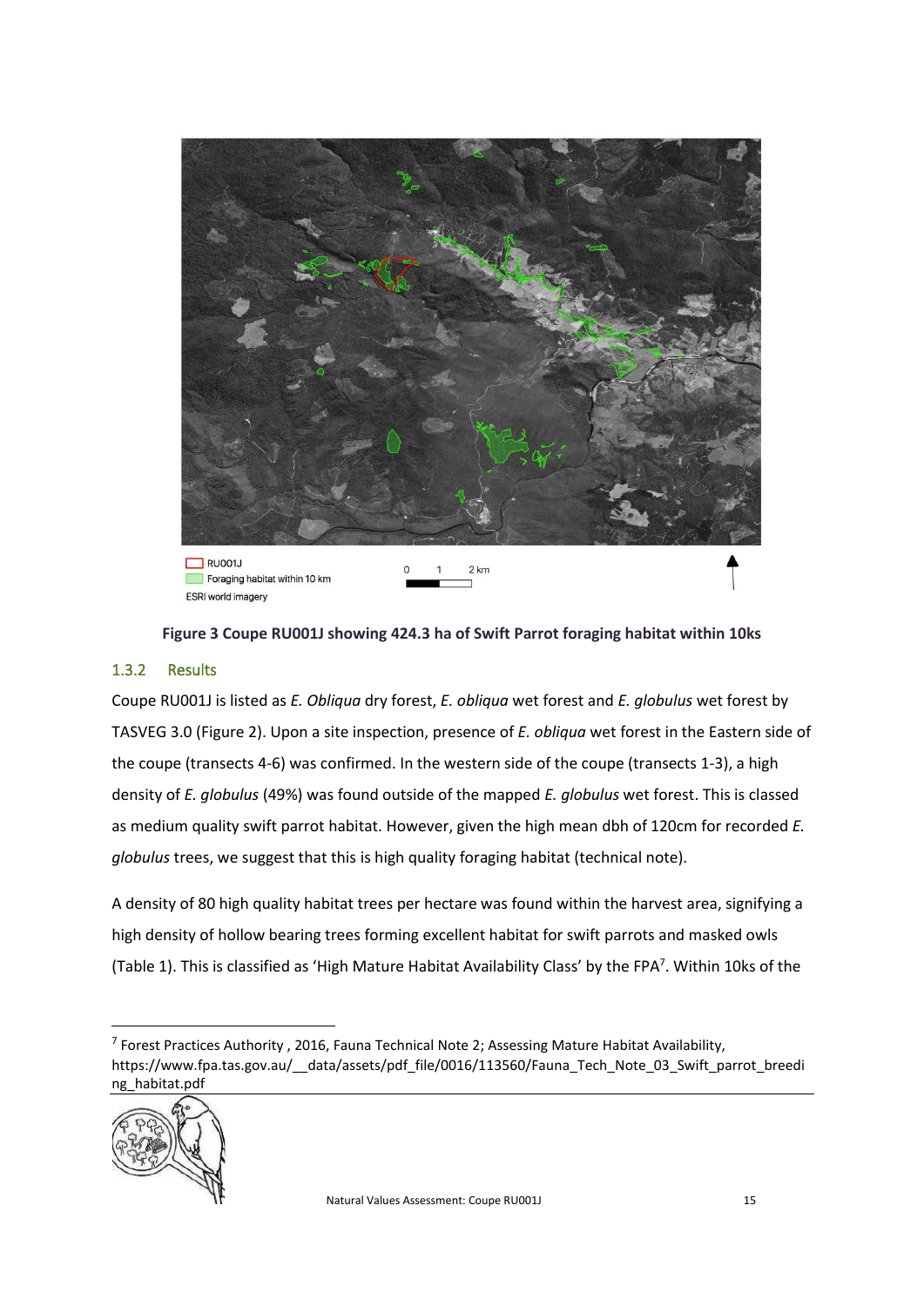coupe is 424.3 ha of foraging habitat for swift parrots, increasing the suitability as nesting habitat<sup>8</sup>. A density of 37 fallen logs per hectare was found, showing the structural diversity of the forest and the potential denning habitat for marsupials such as the spotted tailed quoll and Tasmanian devil<sup>9</sup>.

#### **Table 1 Density of high-quality habitat trees**

<span id="page-15-1"></span>

| <b>Density of High Quality</b><br><b>Habitat Trees</b> | <b>Density of Medium Quality</b><br><b>Habitat Trees</b> | Density of fallen logs |
|--------------------------------------------------------|----------------------------------------------------------|------------------------|
| 80 per Ha                                              | 3 per Ha                                                 | 37 per Ha              |

# <span id="page-15-0"></span>**CONCLUSION**

Excellent nesting and foraging habitat for the swift parrot was found in the logging coupe RU001J. Forestry watch's citizen science team found a high density of hollow bearing trees and habitat structures important for many denning and hollow nesting species. The high density of mature Tasmanian blue gum is especially important for the critically endangered Swift Parrot.

 $<sup>9</sup>$  see this report; 1.3.4, 1.3.5</sup>



<sup>&</sup>lt;sup>8</sup> Forest Practices Authority, 2014, Identifying Swift Parrot Breeding Habitat,

https://www.fpa.tas.gov.au/\_\_data/assets/pdf\_file/0016/113560/Fauna\_Tech\_Note\_03\_Swift\_parrot\_breedi ng\_habitat.pdf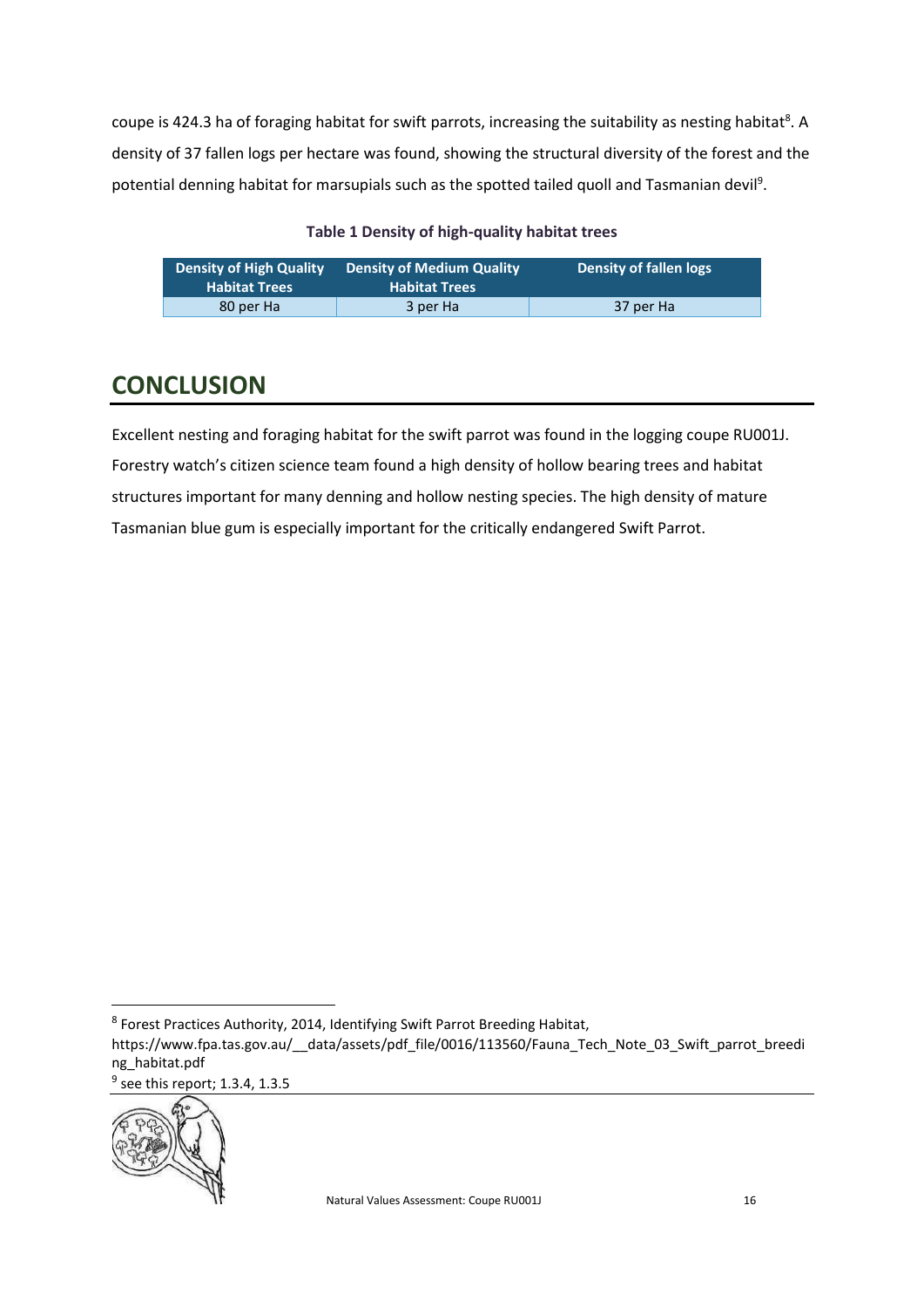# <span id="page-16-0"></span>**REFERENCES**

Commonwealth of Australia (2019) National Recovery Plan for the Swift Parrot (Lathamus discolor), accessed 28/08/2020 [<http://www.environment.gov.au/system/files/consultations/00802df7-5a57-](http://www.environment.gov.au/system/files/consultations/00802df7-5a57-4e78-a7e1-261d6d444ba2/files/draft-recovery-plan-swift-parrot.pdf) [4e78-a7e1-261d6d444ba2/files/draft-recovery-plan-swift-parrot.pdf>](http://www.environment.gov.au/system/files/consultations/00802df7-5a57-4e78-a7e1-261d6d444ba2/files/draft-recovery-plan-swift-parrot.pdf)

Department of Agriculture, Water and the Environment (2020) Listed migratory species, accessed 27/08/2020 [<https://www.environment.gov.au/epbc/what-is-protected/migratory](https://www.environment.gov.au/epbc/what-is-protected/migratory-species#:~:text=Migratory%20species%20are%20those%20animals,(e.g.%20whales)%20or%20reptiles.)[species#:~:text=Migratory%20species%20are%20those%20animals,\(e.g.%20whales\)%20or%20reptil](https://www.environment.gov.au/epbc/what-is-protected/migratory-species#:~:text=Migratory%20species%20are%20those%20animals,(e.g.%20whales)%20or%20reptiles.) [es.](https://www.environment.gov.au/epbc/what-is-protected/migratory-species#:~:text=Migratory%20species%20are%20those%20animals,(e.g.%20whales)%20or%20reptiles.)

Department of the Energy and Environment (DoEE) (2020) EPBC Act Protected Matters Report for coordinates -42.95962 146.78026 Buffer 1.0 km. Report created 17/11/2020.

Department of Primary Industries, Parks, Water and Environment (DPIPWE) (2020) Natural Values Atlas Report: Authoritative, comprehensive information on Tasmania's natural values. RU001J Coupe Boundary. Buffer min: 500 m, max: 5000 m. Report created: 09/10/2020.

Department of Primary Industries, Parks, Water and Environment (DPIPWE) (2018) Giant tree and tall forest values in the Tasmanian Wilderness World Heritage Area. Nature Conservation Report 18/5, Natural and Cultural Heritage Division, DPIPWE, Hobart.

Natural and Cultural Heritage Division (2015) Guidelines for Natural Values Surveys – Terrestrial Development Proposals. Department of Primary Industries, Parks, Water and Environment

Threatened Species Advisory Committee (2015) Dasyurus viverrinus (eastern quoll) Conservation Advice

Threatened Species Section (2020). https://www.threatenedspecieslink.tas.gov.au/ Department of Primary Industries, Parks, Water and Environment, Tasmania. Accessed on 17/11/2020.